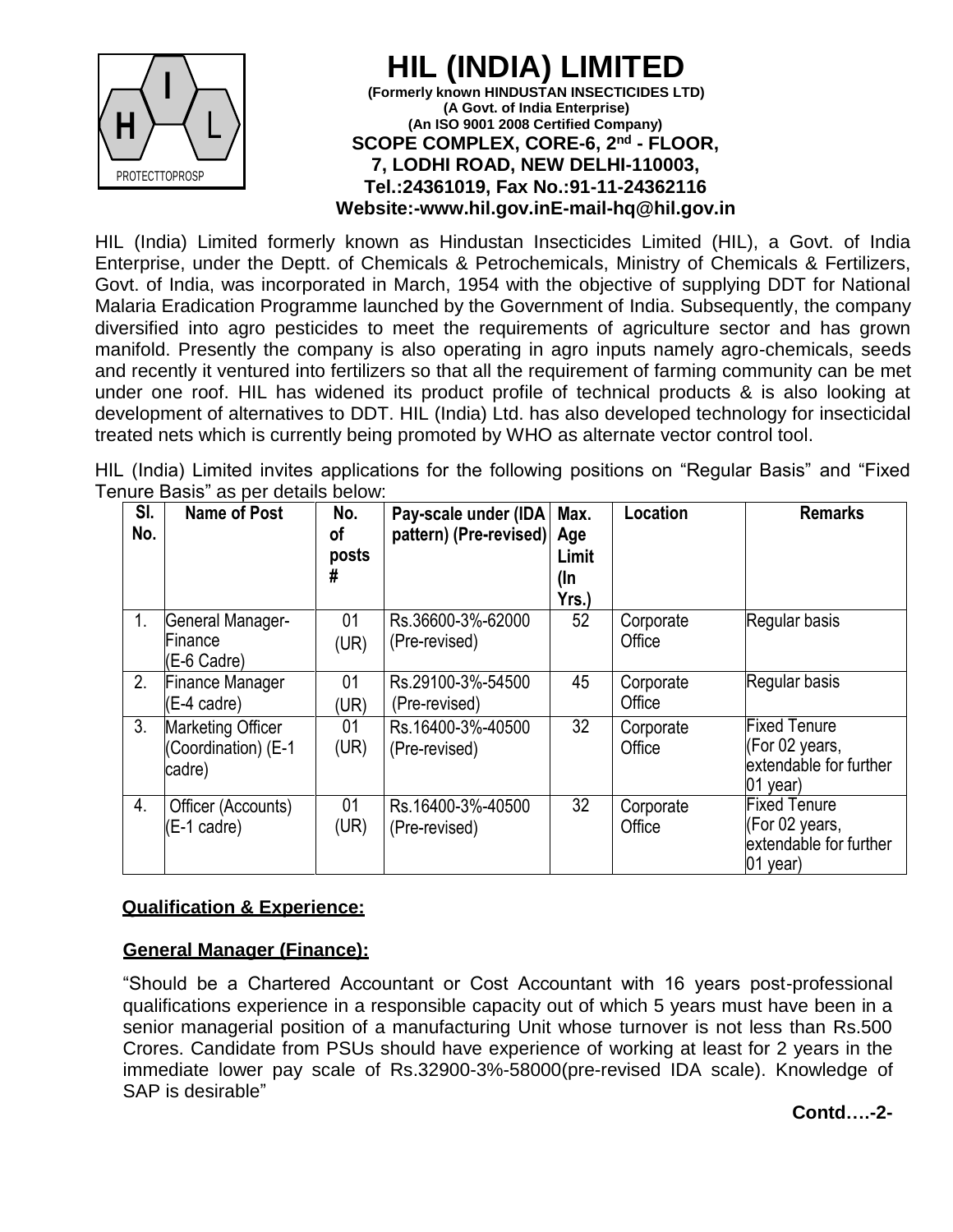# **Finance Manager** :

"Should be a Chartered Accountant or Cost Accountant with 12 years post-professional qualifications experience in a responsible capacity in a manufacturing Unit. Candidate from PSUs should have experience of working at least for 2 years in the immediate lower pay scale of Rs.24900-3%-50500(pre-revised IDA scale). Knowledge of SAP is desirable"

# **Officer (Coordination)** :

"Graduate with MBA (Marketing) with 1 year experience in Marketing/ Coordination/ Corporate Communication."

# **Officer (Accounts) :**

"CA / ICWA / MBA (Finance) from recognized University with one year post qualification experience in line executive work experience, working experience in SAP will be preferred."

# **Selection Process**

After screening of documents, suitable number of eligible candidates shall be called for Interview. The Company reserves the right to shortlist candidates for Interview out of eligible candidates.

After screening of documents submitted through post, suitable number of eligible candidates will be called for selection which may consist of Written Test AND/OR Interview. The Company reserves the right to shortlist candidates for Interview out of eligible candidates.

The entire direct recruitment for the post of Officer (Coordination) (E-1 cadre post at Sl. No.3), Officer (Accounts) (E-1 Cadre, post at Sl. No.4) shall comprise of Written Test and Interview. Eligible candidates will be required to appear in Written Test, which will be objective type test.

The Written Test will have two parts: Discipline Related & Aptitude Related. Duration of test will be of 90 minutes. The total number of questions will be 100 each, out of which 50 questions would be from mix of course curriculum of qualifying degree of relevant discipline of two marks each and 50 questions from General English, Quantitative Aptitude, Reasoning & General Knowledge/ Awareness of one mark each. There will be negative marking for wrong answers.

Based on the performance of the candidate in the Written Test, eligible candidates will be provisionally called for personal interview tentatively in the ratio of 1:7.

In respect of the posts of Officer (Coordination)(E-1 cadre post at Sl. No.3), Officer (Accounts) (E-1 Cadre, post at Sl. No.4) which are the posts at induction level, merit list of suitable candidates shall be prepared on the basis of performance in the Written Test as well as Personal Interview:

| SI. No. Parameter         | Weightage of Marks obtained in each parameter |
|---------------------------|-----------------------------------------------|
| <b>Written Test</b>       | 80% (rounded off to 02 decimal places)        |
| <b>Personal interview</b> | 20% (rounded off to 02 decimal places)        |
| Total                     | 100%                                          |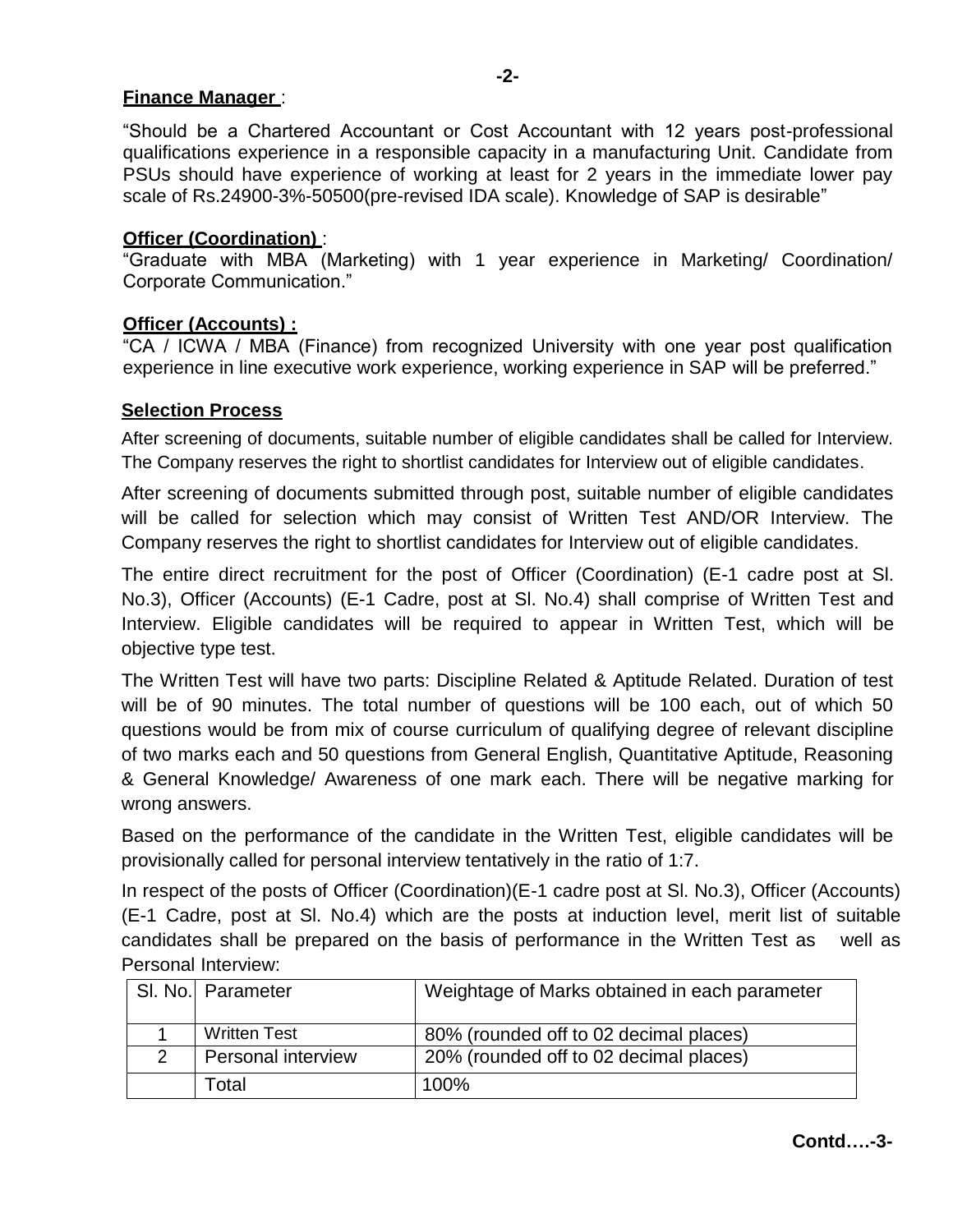It may be noted that the scrutiny of documents will be done for ascertaining the eligibility before personal interview/test.

Separate merit list will be drawn for UR/ SC/ ST/ OBC/ PwBD/ EWS Candidates with reference to number of available vacancy for each category, if applicable.

For appearing in personal interview, all outstation candidates will be reimbursed 3rd Tier AC fare (To & Fro). The Candidates called for Interview for the post of General Manager (Finance) shall be reimbursed 2 tier A/C Rail fare. If interviews are conducted through virtual mode, then no TA will be applicable.

#### **General Terms & Conditions for the posts-**

- 1. The Appointment for the posts are on regular basis for the posts at Sl. No.1 & 2 and posts at Sl. No.3 & 4 are on Fixed Tenure Basis.
- 2. Against the unreserved posts- SC/ST/OBC/EWS candidates may be considered under general standard of merit against the said post provided no relaxation in age etc. is availed of/extended to them. However, against the reserved post, relaxation as per Govt. guidelines will apply.
- 3. HIL reserves the right to cancel/restrict/enlarge/modify/alter the requirements advertised, if need so arises, without any further notice or assigning any reason therefor. In addition to the notified vacancies a panel of candidates shall also be created to fill drop out or future vacancies or vacancies caused by cessation of service of selected candidates, arising within one year from date of empanelment.
- 4. HIL also reserves the right to raise/relax the minimum eligibility standards and to fill/ not to fill any or all of the above positions.
- 5. The Candidate should have sound health. The selected candidates, before joining, will be required to get medical certificate from Civil Surgeon from any Central/ State Government Hospitals. The appointment will be provisional and subject to verification of Character and Antecedents and caste/ PwBD certificate from the concerned District Authorities/ Competent Authorities.
- 6. Selected candidates can be posted or transferred at any time in any of the Units/ Plants / Office of HIL (India) Ltd at the discretion of the Management.
- 7. Besides Basic Pay, selected candidates against the post of General Manager (Finance) and Manager (Finance) will entitled for VDA. Usual benefits like HRA, Medical Reimbursement/ Facility, LTC, Gratuity, CPF, Leave Encashment, Canteen Facility & Reimbursement for use of own conveyance for official purpose etc. shall be payable as per rules of the Company. And selected candidates against the post of Officer (Coordination) at Sr. No, 03, Officer (Accounts) at Sr. No, 04 will entitled for all the usual benefits except Gratuity.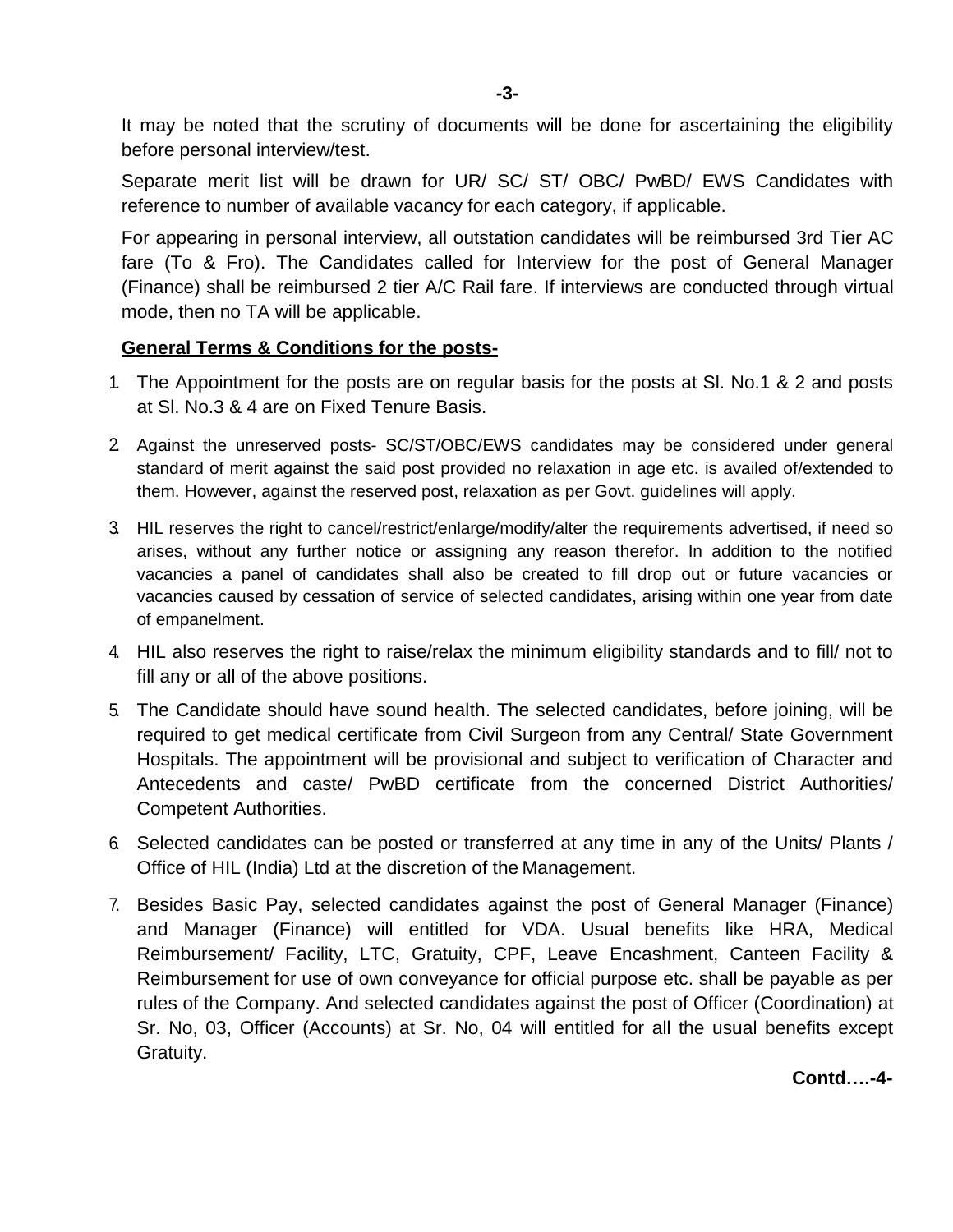- 8. Candidates employed in Government/ Semi-Government/ Public Sector Undertaking/ Autonomous Bodies are required to produce "No Objection Certificate" at the time of Interview and produce relieving order from their organization in the event of Selection.
- 9. Shortlisted candidates will be individually informed through e-mail about the personal interview. E-mail ID, as provided in the application form, should remain valid for atleast one year. No change in the Email will be allowed once entered. All future correspondence would be sent via E-mail only.
- 10. Applications which are incomplete in any detail or without all the required enclosures will be rejected and no correspondence on this will be entertained.
- 11. The Candidates called for Interview for the post of General Manager (Finance) shall be reimbursed 2 tier A/C Rail fare or equivalent & for Finance Manager 3 tier A/C Rail fare or equivalent for to and fro journey by shortest route provided the distance travelled is not less than 50 km and submission of Rail/Bus tickets. If interviews are conducted through virtual mode, then no TA will be applicable.
- 12. HIL (India) Limited reserves the right to raise the minimum eligibility standards and also reserves the right to fill or not to fill the above positions without assigning any reason whatsoever.
- 13. HIL (India) Limited would be free to reject any application at any stage of the recruitment process, if the candidate is found ineligible for the post for which he/she has applied. The fee paid by ineligible candidates shall be forfeited. No correspondence shall be entertained in this regard.
- 14. Any amendment/ modification/ alteration in the terms and conditions with reference to this advt. shall be displayed on our Web-site only.
- 15. Management reserves the right to restrict / increase the number of posts & alter the eligibility criteria. Management reserves the right to devise its own selection criteria.
- 16. HIL (INDIA) LIMITED reserves the right to cancel the advertisement and / or the selection process there under without assigning any reasons.
- 17. Corrigendum if any related to this advertisement shall be given only under the head **"Human Resource"→Career Section** on our website
- 18. Candidates from PSUs, including internal candidates, should have put in at least 2 years' experience in immediate lower grade for the posts.
- 19. Mere fulfilling the conditions does not make the candidate eligible to be called for an interview. HIL (India) Ltd. reserves the right to cancel the candidature of any candidate or entire process of the recruitment at its discretion.

**Contd….-5-**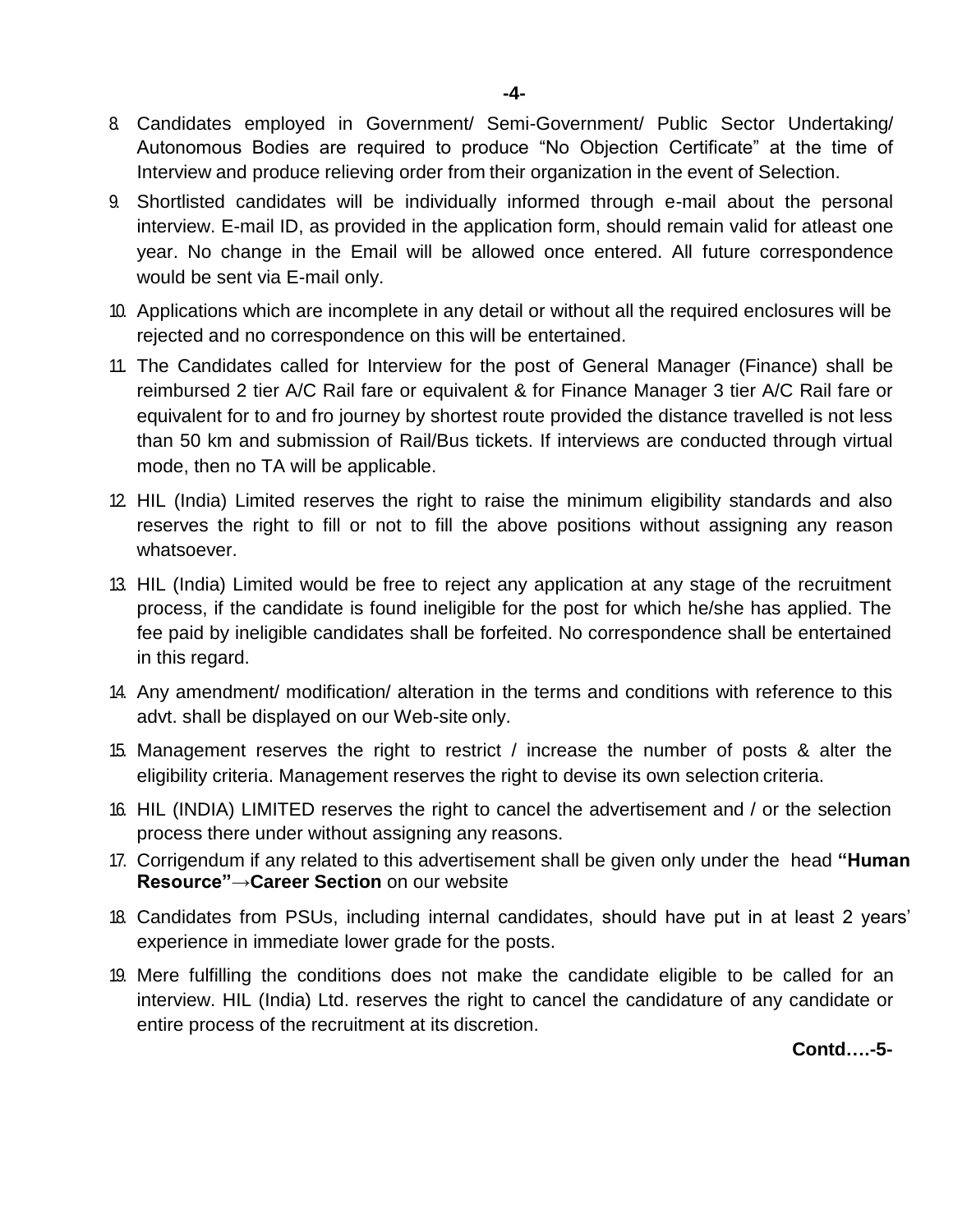- 20. Those who fulfils the prescribed norms may submit their application invariably in the prescribed format by Speed Post/Courier/Registered Post (no other mode of dispatch is acceptable) along with self-attested copies of certificates, testimonials and recent passport size photograph, super scribing on the envelope the name of the post applied for and a DD of Rs.590/- (Non-Refundable) in favour of "HIL (India) Limited". SC/ST/PWD/Ex.SM/ Departmental candidates are exempted from the application fee.
- 21. The cut-off date for determining age limit and post-qualification experience will be **05-04-2022.**
- 22. Last date for receipt of application is **25-04-2022**.
- 23. Duly filled applications along with required documents must reach by **25-04-2022**, may please be addressed to:-

"General Manager (HR & Admn.)I/c, HIL (India) Limited, SCOPE Complex, Core-6, 2nd Floor, 7, Lodhi Road, New Delhi – 110003.

### **General Manager (HR & Admn.)I/c.**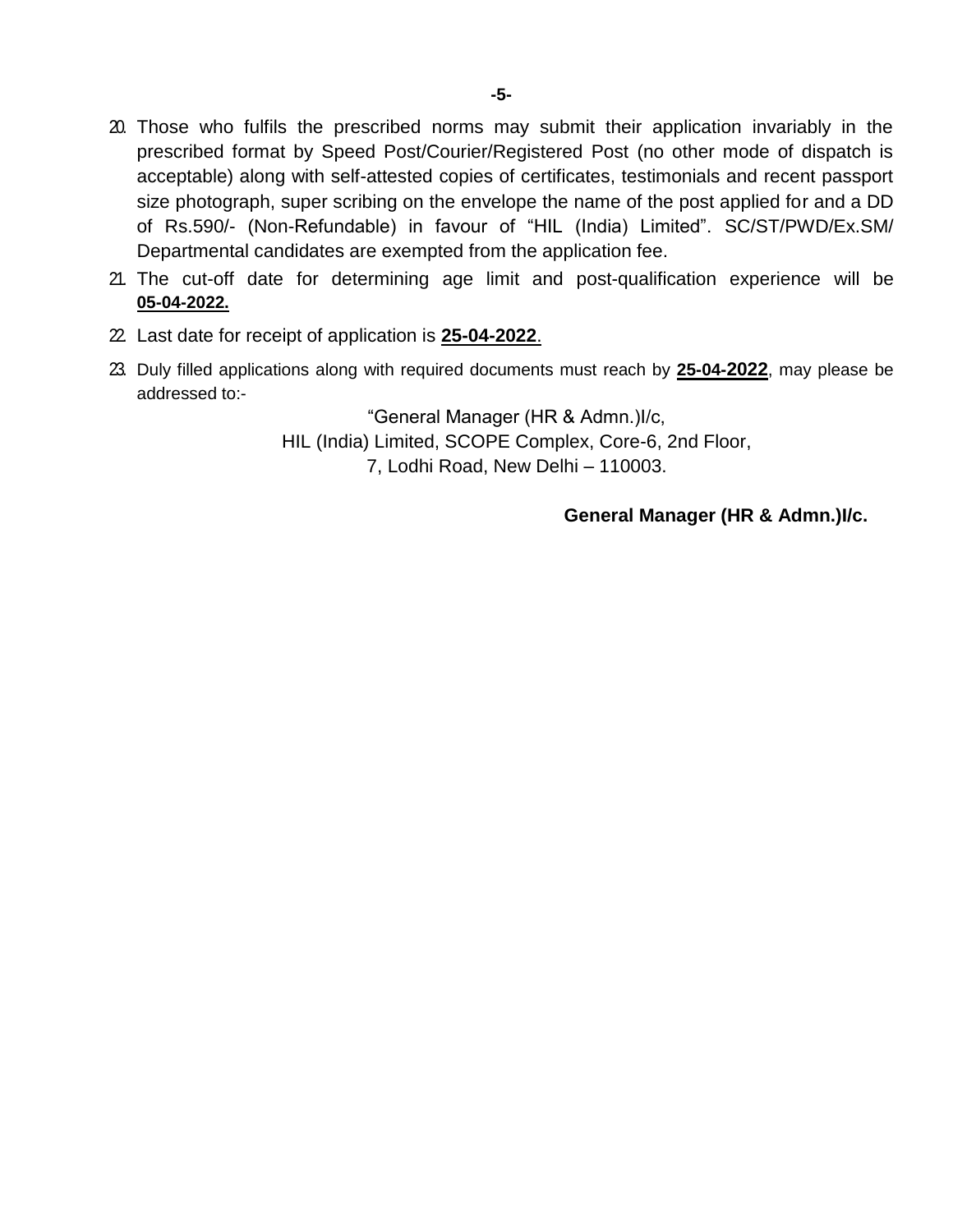# **APPLICATION FORMAT**

### **ANNEXURE-I**

**For office use only**

Application No.

Date of Receipt

(Space for affixing recent passport size colour photograph)

### **Post applied for:**

Newspaper in which the advt. published & Date of Publication:

- 1. Name in full [IN BLOCK LETTERS] :
- 2. Date of birth & age :
- 3. Place of Birth :
- 4. Nationality :
- 5. Father's/Husband's Name :
- 6. Address for Corres. with Pin code [mention contact Tel./Mob.No./ e-mail id] :
- 7. Permanent Address :
- 8. Whether the applicant belongs to SC/ST/OBC/Ex -Servicemen/ Person with Disabilities/EWS. (Please specifically write **YES/NO**).

If YES, please write category to which you belong and attach a copy of certificate in the prescribed format issued by Competent Authority.

9. (i) Educational/Professional qualifications (beginning with SSC/SSLC examination) & [Diploma /Degree with University/Institution name must be written clearly]:

| Qualification | <b>Discipline</b><br>Subject | Year of<br><b>Passing</b> | Board/<br><b>University</b><br><b>Institution</b> | Percenta<br>ge of<br><b>Marks</b> | Rank<br>/ Class |
|---------------|------------------------------|---------------------------|---------------------------------------------------|-----------------------------------|-----------------|
|               |                              |                           |                                                   |                                   |                 |
|               |                              |                           |                                                   |                                   |                 |
|               |                              |                           |                                                   |                                   |                 |
|               |                              |                           |                                                   |                                   |                 |
|               |                              |                           |                                                   |                                   |                 |
|               |                              |                           |                                                   |                                   |                 |
|               |                              |                           |                                                   |                                   |                 |

ii) Self-Attested Xerox copies of all certificates to be enclosed.